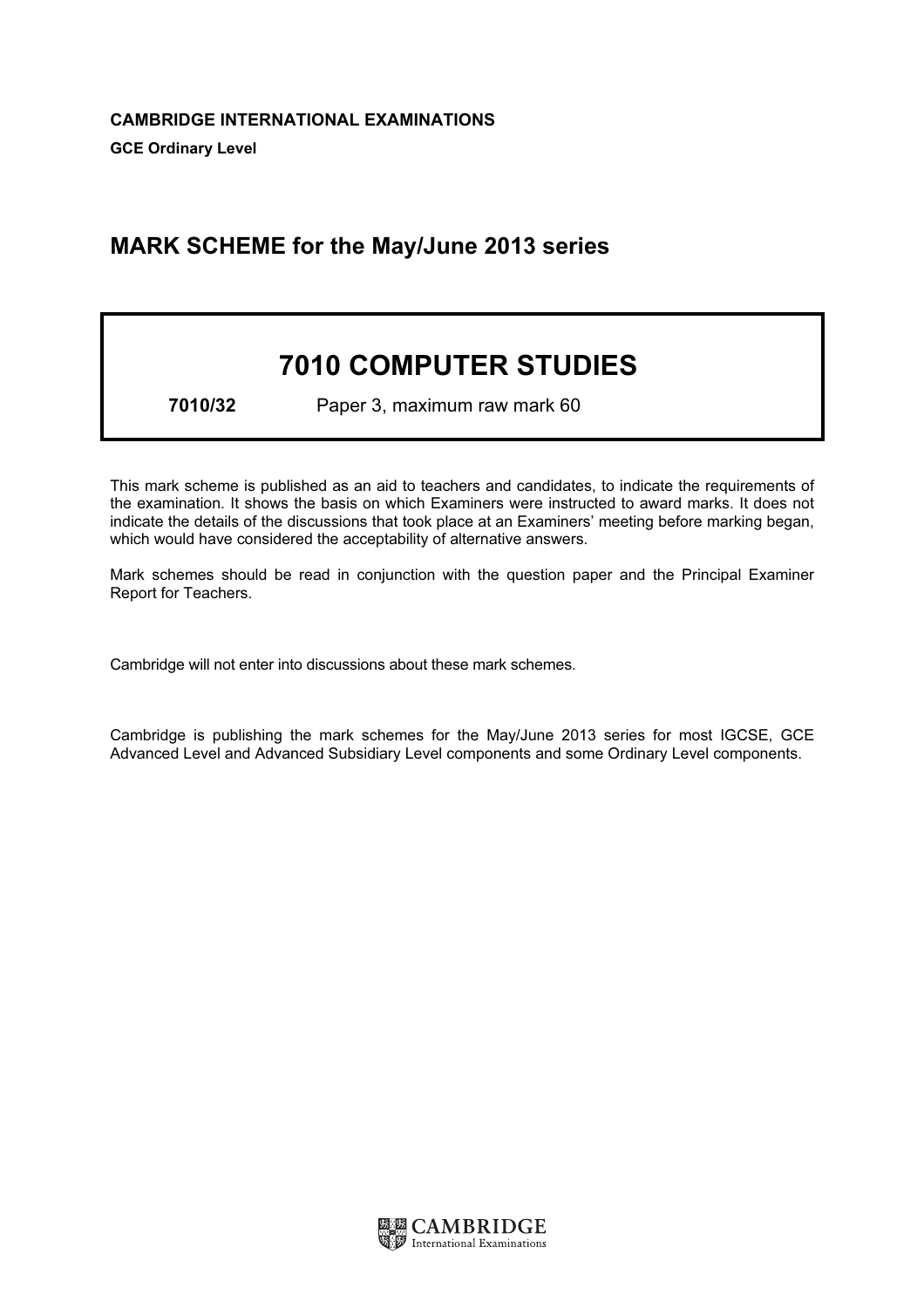| Page 2 | <b>Mark Scheme</b>          | <b>Syllabus</b> | $\mathop{}_{\mathbf{c}}$ aper |
|--------|-----------------------------|-----------------|-------------------------------|
|        | GCE O LEVEL - May/June 2013 | 7010            | 32                            |

- 1 (a) One mark per reason, any three of the following max 3 marks:
	- show all stages/tasks to be done
	- show the critical path/links between tasks
	- show key project milestones
	- show number of days to complete a task
	- show estimated time to complete project
	- track the actual progress made ....
	- …compare it to the original estimate
	- project management software allows for easy production/updating of Gantt charts
	- allows sharing of information
	- ensure project kept to an agreed timescale
	- ensure project is kept to an agreed budget [3]
	- (b) One mark per reason, any two of the following max 3 marks:
		- asks standard questions
		- ....so results can be easily/quickly analysed
		- no need for analyst to be present
		- more efficient for large groups
		- ….more efficient for dispersed groups
		- can provide incentives to return questionnaire
		- less expensive than interviewing (must be qualified)
		- respondents can remain anonymous
		- can be completed at a convenient time [2]

any one of the following

- **interview**
- observation
- document search [1]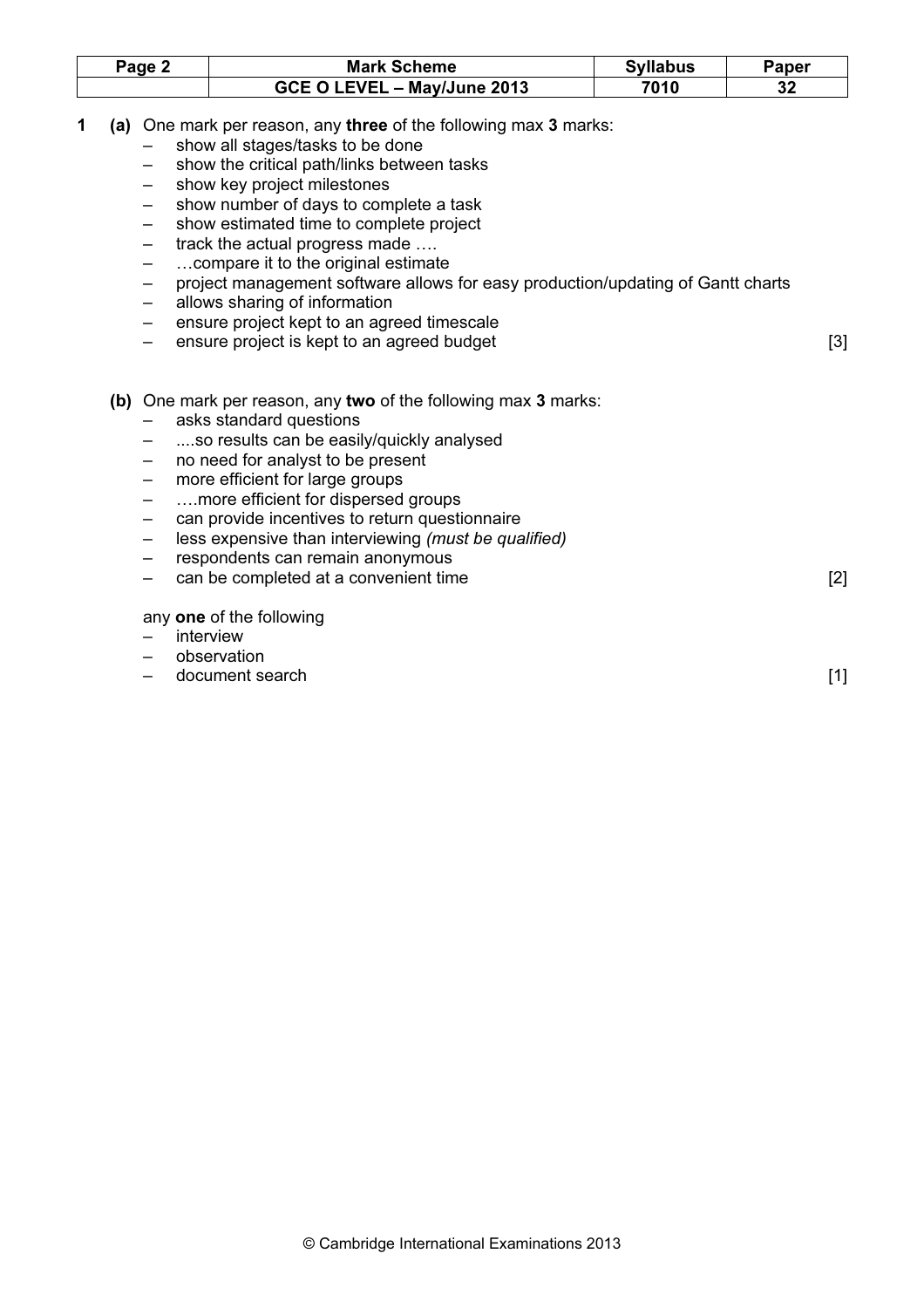| Page 3 | <b>Mark Scheme</b>          | <b>Syllabus</b> | Paper |
|--------|-----------------------------|-----------------|-------|
|        | GCE O LEVEL - May/June 2013 | 7010            | 32    |

- (c) One mark per item of hardware up to three items, one mark per reason for this case study. Max 6 marks.
	- laptop to use wifi to connect to a wireless LAN/Wifi hotspot or connect to the Internet/access cruise website
	- printer to print out receipt, confirmation, details of cruise, email
	- mouse/touch screen for selection of cabin/cruise
	- tablet alternative to a pc/ to connect to the Internet/access cruise website
	- mobile/smart phone alternative to a pc/ connect to the Internet/to access cruise website
	- credit/debit card reader to make payments using magnetic strip or chip and pin
	- router to connect to the Internet/access cruise website
	- modem to convert data for transmission over telephone (communication) lines or to connect to the Internet/access cruise website
	- network interface card/NIC/network adapter to access a wired or wireless network [6]
- (d) One mark per feature up to four features, one mark per justification why the feature is required for this case study. Max 8 marks
	- Search facility to view/find cruises according to different criteria
	- Login for people who have used the site to book a cruise before
	- Secure credit card payment to accept payment for deposit
	- Virtual tours of cruise ships to give the idea of being on-board
	- Testimonials from previous customers to give an independent review of a cruise
	- Interactive diagrams showing the layout of each cruise ship to allow for easy choice of available cabins
	- Online forms for completion of cruise booking
	- Multimedia e.g. sound, video clip etc to provide 'real' information about ships and cruises [8]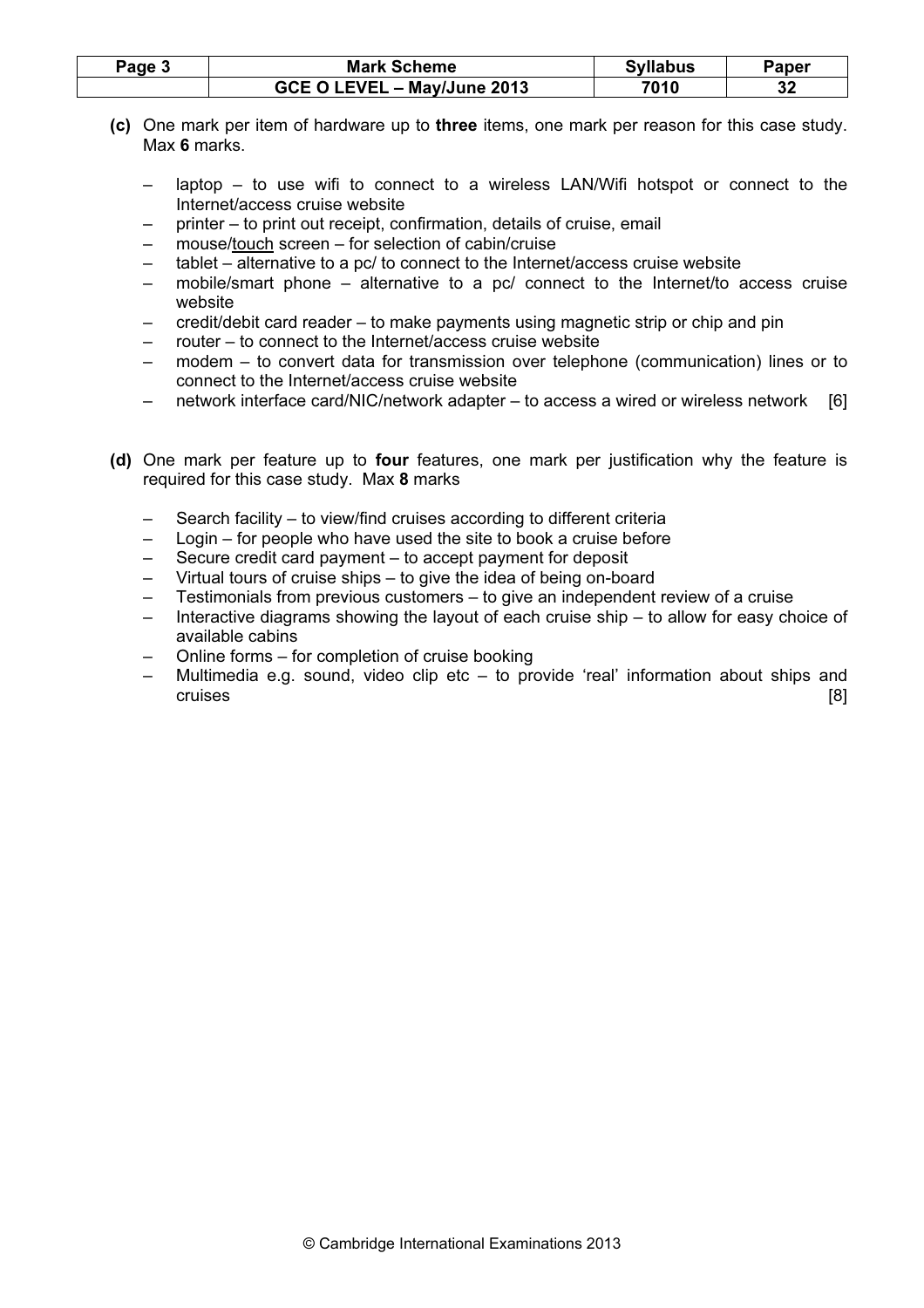| Page 4 | <b>Mark Scheme</b>          | <b>Syllabus</b> | Paper    |
|--------|-----------------------------|-----------------|----------|
|        | GCE O LEVEL - May/June 2013 | 7010            | n n<br>ം |

(e) One mark per correct symbol



- (f) One mark per data store, max 2
	- Cruise Ship details
	- Cruise details
	- **Bookings**
	- Personal details
	- database (only if none of the above are given)

One mark for per process, max 3

- Selection of/choosing cruise
- Checking availability of cabin(s)/searching for free cabins
- Booking cruise/selected cabins for a cruise
- Storing details of booking/update booking file/update cabins booked
- Process debit/credit card payments/payment of deposit
- Email confirmation/cruise details/receipt

One mark per input, max 3

- Cruise number/ID
- number and type of cabins
- Personal details, name address, phone no, email
- Credit/debit card details
- Cruise party details/names of people in cruise group, age of children under 18

# One mark per output, max 3

- Diagram showing cabins booked/available (screen not paper)
- Confirmation of booking/rental/personal details
- Cruise details
- Price of each cabin/total price for cruise
- Receipt for deposit [8]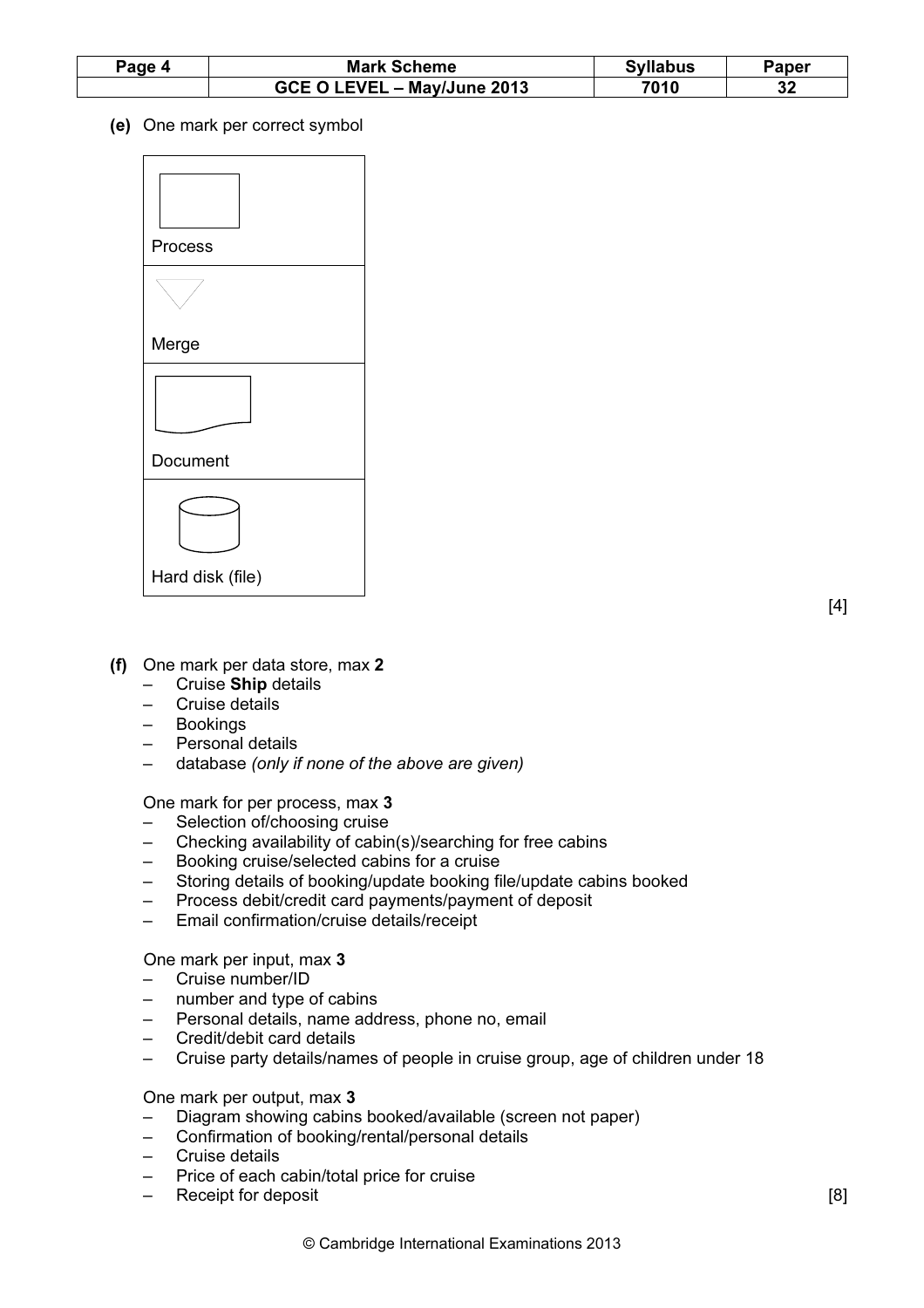| Page 5                         | <b>Mark Scheme</b>                                                                                                                                                                                                                                                                                                               | <b>Syllabus</b> | Paper |
|--------------------------------|----------------------------------------------------------------------------------------------------------------------------------------------------------------------------------------------------------------------------------------------------------------------------------------------------------------------------------|-----------------|-------|
|                                | GCE O LEVEL - May/June 2013                                                                                                                                                                                                                                                                                                      | 7010            | 32    |
|                                | (g) Marking points, one mark per point, max 7<br>Prompt for number of children under 18<br>Input number of children outside loop<br>Name entry loop need correct condition<br>Input child's name inside a loop<br>Print child's name inside a loop<br>Check for correct name<br>Working mechanism for re-input e.g. if or repeat |                 |       |
|                                | Sample algorithm                                                                                                                                                                                                                                                                                                                 |                 |       |
|                                | print "How many children are there in the cruise party?"<br>input number_of_children                                                                                                                                                                                                                                             | (1)<br>(1)      |       |
|                                | for count $=1$ to number of children<br>print "Enter name of child"<br>repeat                                                                                                                                                                                                                                                    | (1)             |       |
|                                | input name_of_child<br>print name of child                                                                                                                                                                                                                                                                                       | (1)<br>(1)      |       |
|                                | print "Is the name correct? Please enter Y or N"<br>input correct<br>until correct $=$ "Y"                                                                                                                                                                                                                                       | (1)             |       |
|                                | next count                                                                                                                                                                                                                                                                                                                       | (1)             | $[7]$ |
|                                | (h) One mark per point, max 3<br>Encrypt the data<br>Use anti-virus/anti-spyware software<br>Vet any staff who have access to the data<br>Make use of firewalls<br>Make use of passwords<br>Make use of access rights<br>Provision of secure protocol e.g. HTTPS                                                                 |                 | $[3]$ |
| (i)                            | One mark per point                                                                                                                                                                                                                                                                                                               |                 |       |
| or                             | Test data need type and valid expansion max 2<br>normal test data has known outcomes<br>extreme/boundary test data checks validation rules<br>abnormal/erroneous test data should produce error messages                                                                                                                         |                 |       |
|                                | mention of normal, abnormal/erroneous, and extreme/boundary data                                                                                                                                                                                                                                                                 |                 |       |
| System<br>Alpha<br><b>Beta</b> | Types of testing max 2<br>Black box<br>White box<br>User etc.<br>Additional testing                                                                                                                                                                                                                                              |                 |       |

- testing that the cruise booking system meets the requirements
- volume testing [4]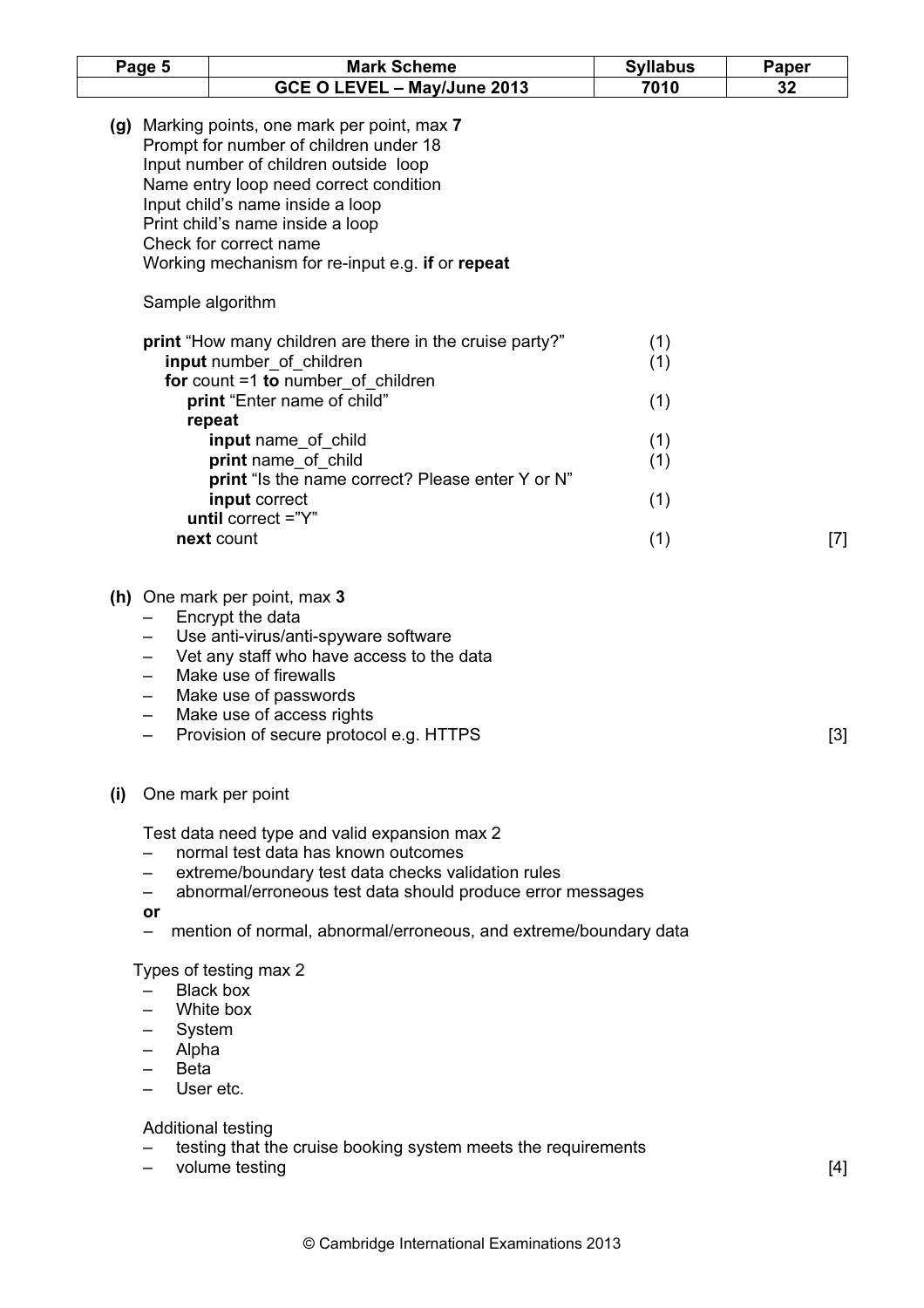| Page 6 | <b>Mark Scheme</b>          | <b>Syllabus</b> | Paper    |
|--------|-----------------------------|-----------------|----------|
|        | GCE O LEVEL - May/June 2013 | 7010            | っぺ<br>32 |

 (j) Two data sets, two marks per data set, two marks for the reason for choosing the data set. Max 8 marks.

Each data set must include

- cruise brochure number
- number of cabins
- types of cabins booked
- names of people in the cruise party
- name of person booking the cruise
- address of person booking the cruise
- telephone number of person booking the cruise
- email address of person booking the cruise

# Sample data set:

 Cruise number: CR12; Types and numbers of cabins: 1 DBL 1 SGL; Names of people in cruise party: Alice Tan, Ken Tan, Kylie Tan; Name of person booking cruise: Alice Tan: Address of person booking cruise: 57 Sing Ling Gardens, Singapore; 'phone no. of person booking cruise: 7668831; Email address of person booking cruise: alicetan@hotmail.com Reason: – normal data – that will be accepted

# Sample data set:

 CR12; 1 DBL 1 SGL; (types and numbers of cabin) Alice Tan, Ken Tan; Alice Tan: 57 Sing Ling Gardens, Singapore; 7668831; alicetanhotmail.com Reason: – that will not be accepted

- an error message should be given
- too few people and email address not in the right form [8]